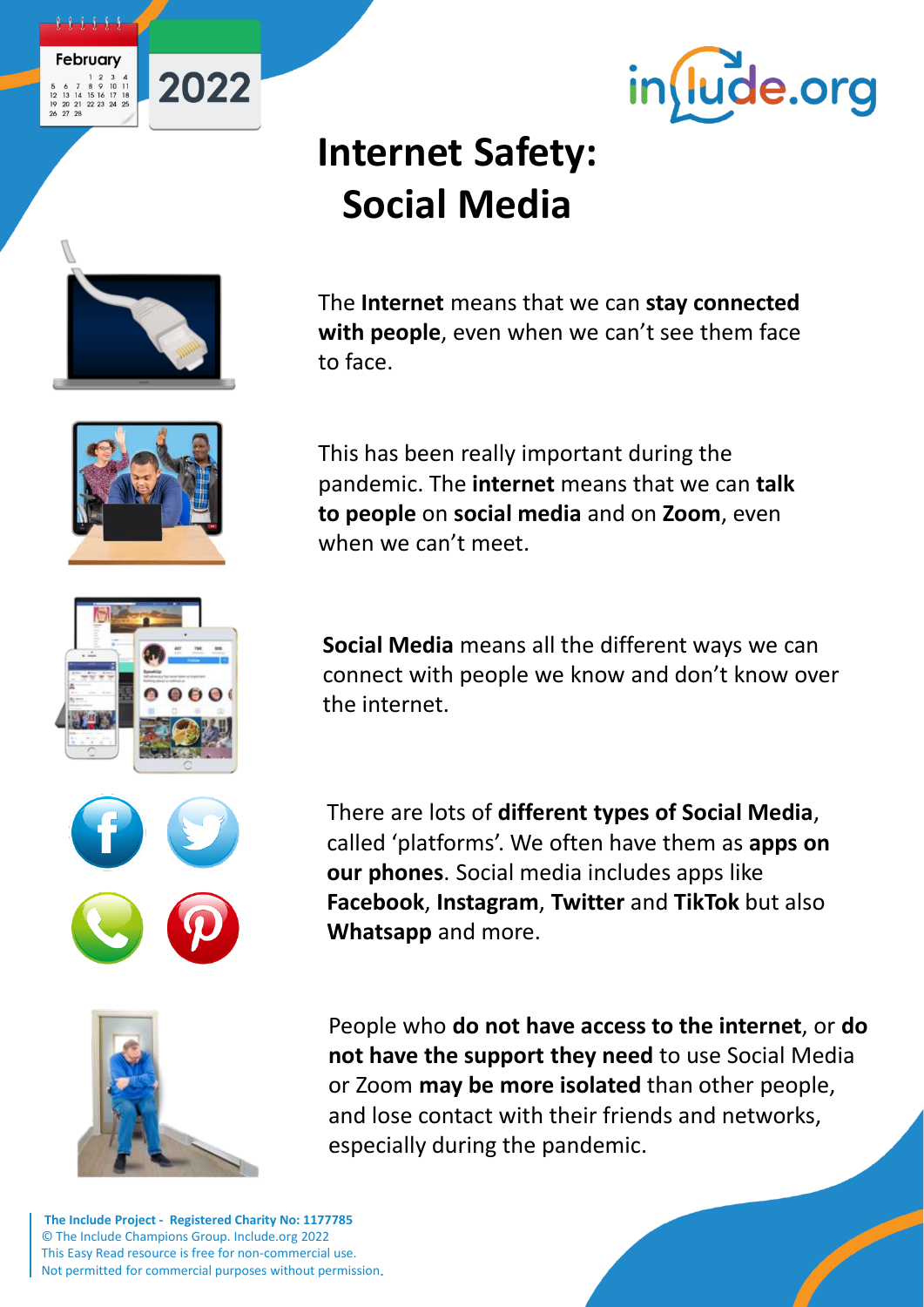



Social Media can be a very good thing. It can help stop you being bored and help you find out what is going on, as well as helping you connect with your friends.

#### **BUT there are risks with using Social Media**

Here are the **two things** that the Champions group said it was most **important to remember**

### **1. Not everything you see on social media is true.**

People share '**Fake News**'. This is **news that isn't true**. People do this to try and change people's minds or to cause trouble, or they might be confused themselves.

There are **lots of Fake News** stories and **scams** about **Covid-19** and the Covid-19 **vaccination**. Always go to **NHS websites** or ask a **health professional** for information.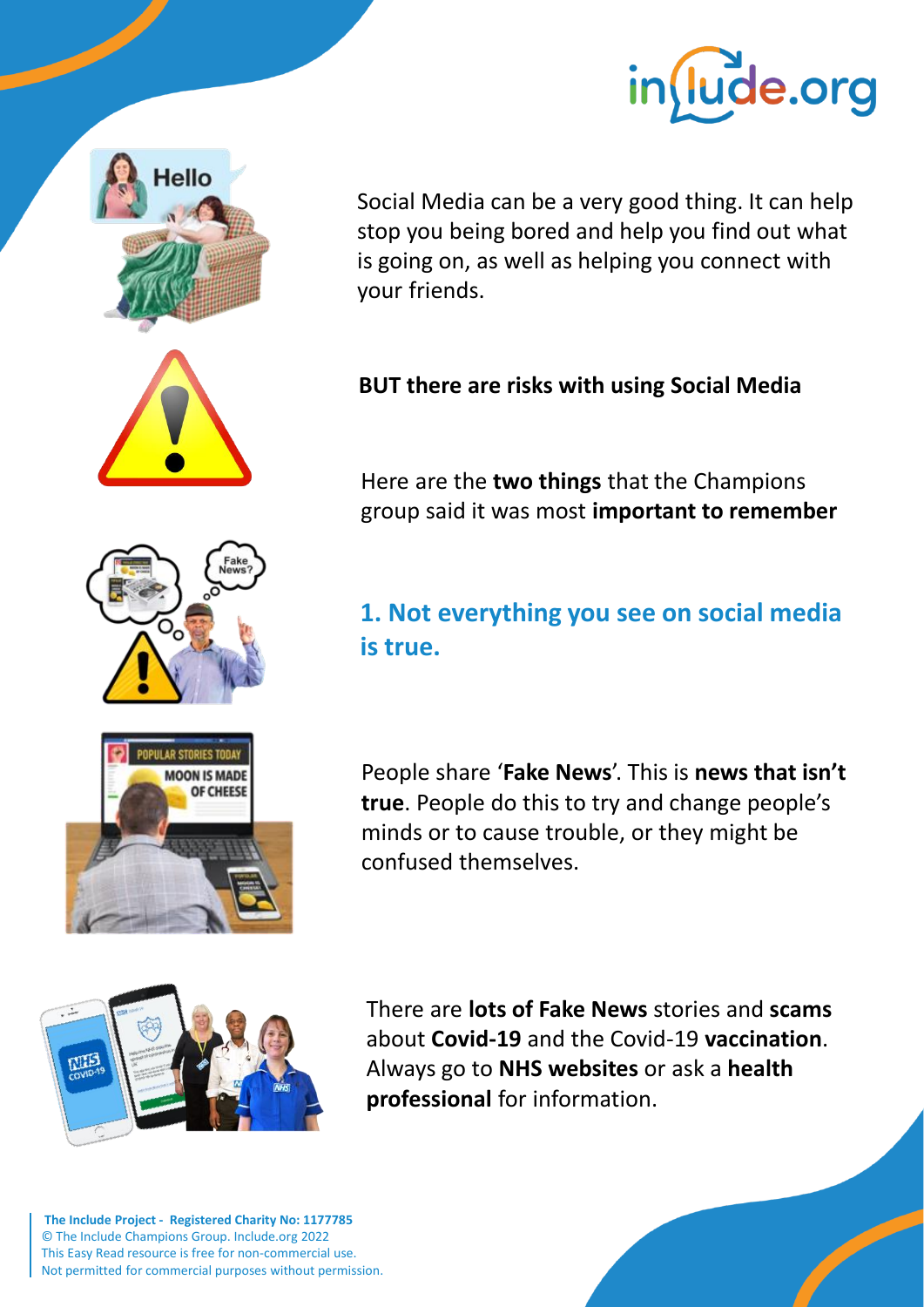









#### **2. Not everyone on social media is your friend**

Unfortunately, some people use the internet to do bad things. Watch out for:

**Cyber-bullying** – saying unkind things on the internet is as bad as saying it to your face. It is bullying and abuse. If someone is unkind on the internet, you should report it and block that person.

**Scams** – some people use social media to try and sell you things, or to get your personal information. Report anything suspicious and always check with a friend, family or support staff before replying to anyone you don't know.

**Grooming** – means that someone gets to know you online; they pretend to be your friend at first, but they want to cause you harm. This is also called **Mate-Crime**.



The Champions group thought that more people with learning disabilities used **Facebook** than any other social media platform.

So we did a **Quiz** about **Staying Safe** on **Facebook** and we want to share it with you.

Some of the questions were a **bit tricky**. We have shared what we thought at the end so you can see if you agree.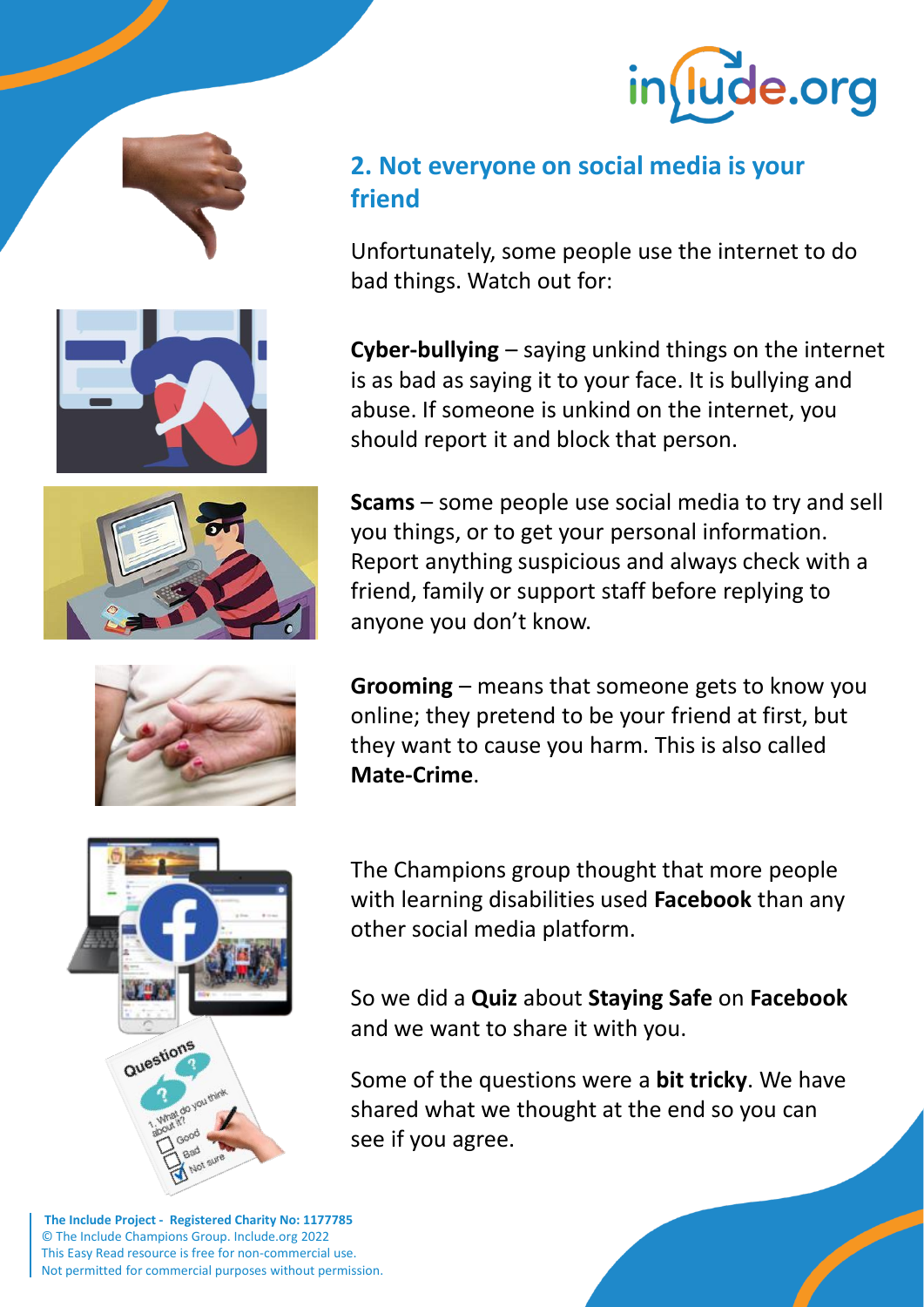

## **Staying Safe on Facebook** Quiz



1. Would you accept a **Facebook friend request**  from someone you don't know?





2. Would you tell everyone that you are **going away on holiday** on Facebook?





3. Would you **share your Facebook password** with anyone else?





4. Would you **share your address** on Facebook?

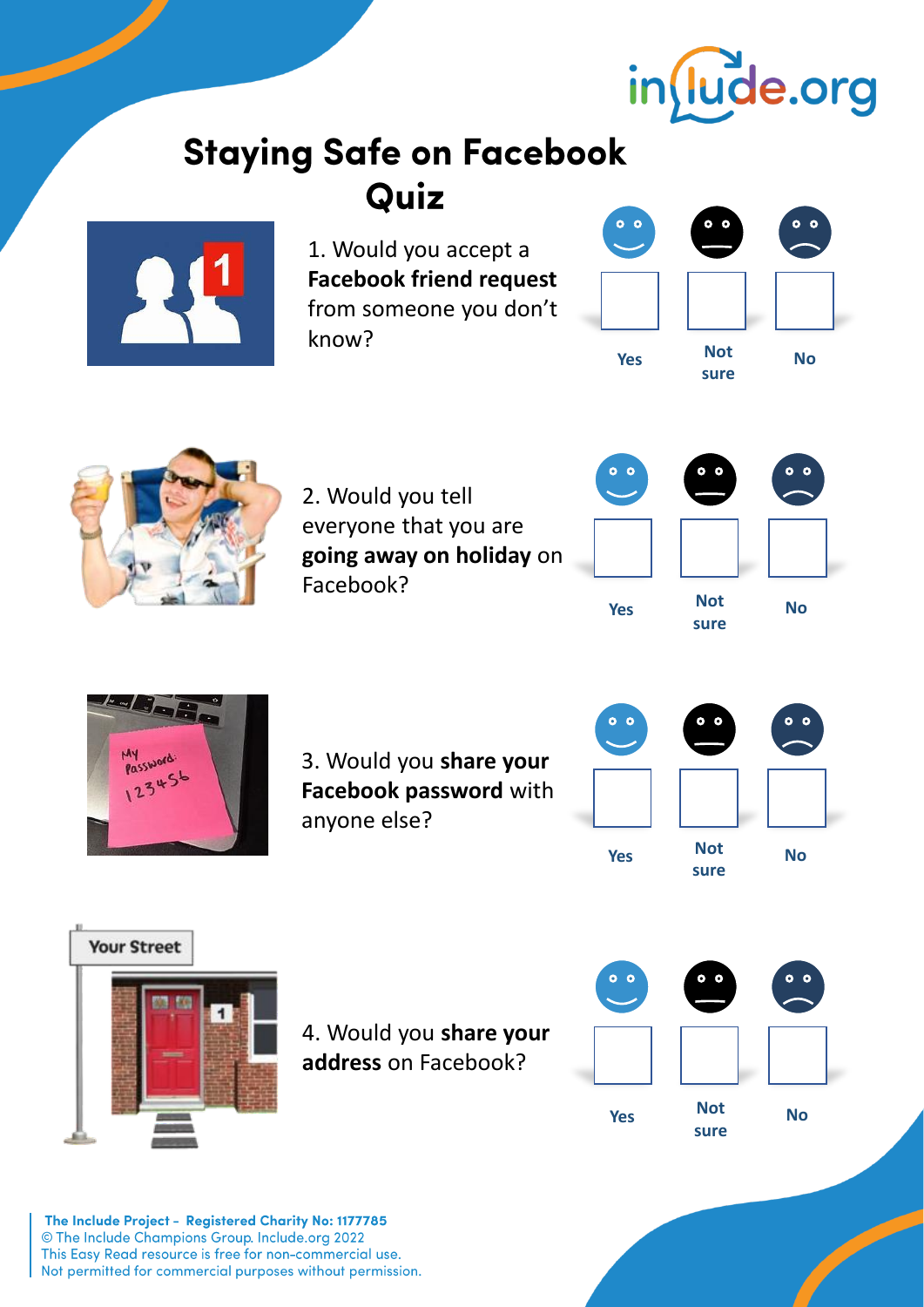

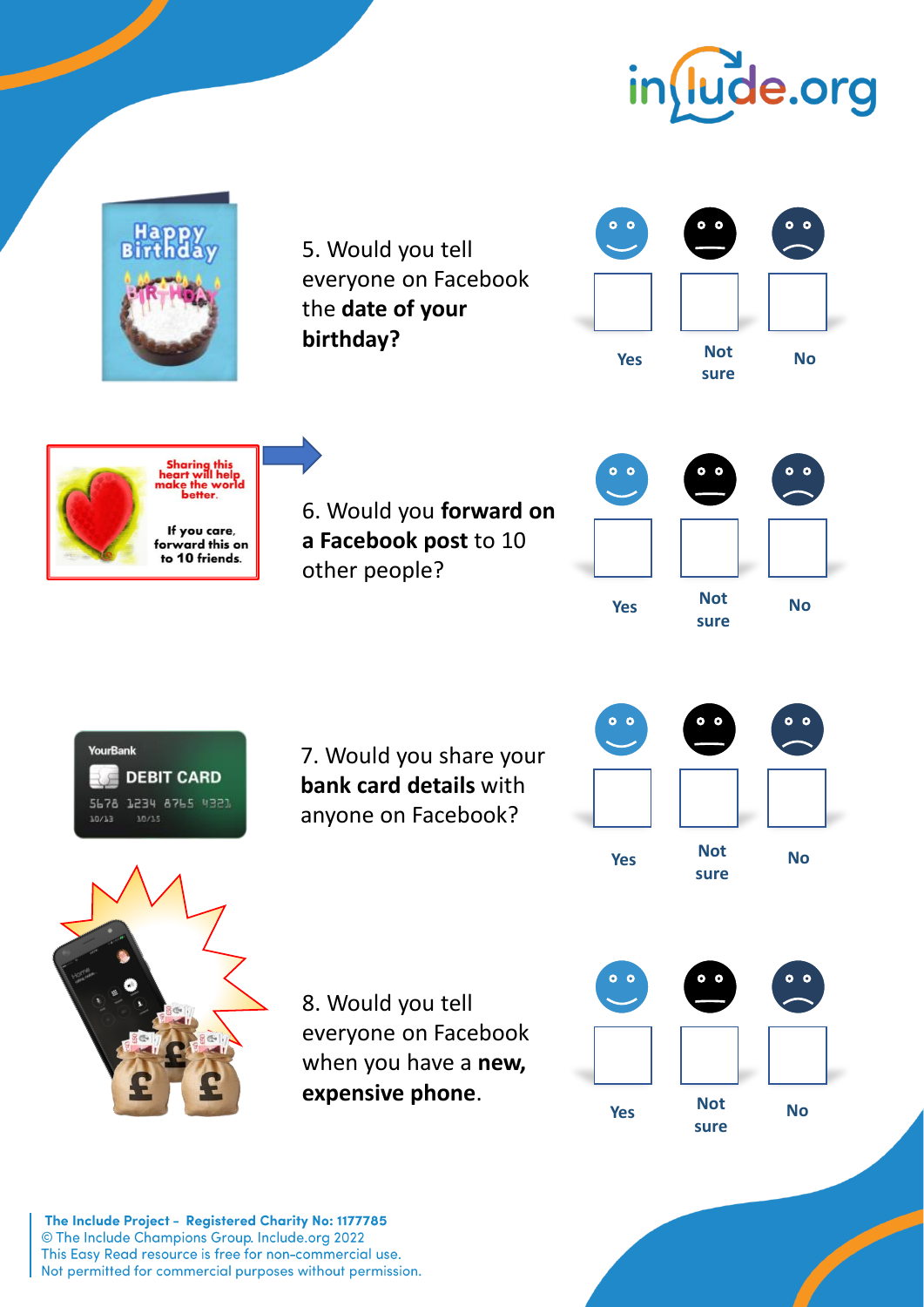

## **Staying Safe on Facebook Quiz – Our Answers**



We said no, you should **never accept a Facebook friend request from someone you don't know** – they might be trying to scam or bully you. **1**.

It is **OK to say no to a Facebook friend request**  from someone you don't know very well. It is **your choice** who you are friends with on Facebook.

We said it was **not a good idea to tell everybody 2. when you are going away** – especially when you live on your own.

We love sharing holiday photos with friends and family but we could

- **wait** until we get back to share photos
- make sure our **settings are private**  so only people we know can see them
- We said you should **never share your passwords** with anyone – not only for Facebook but for all online sites and services. **3.**
- We said you should **never share your address on 4.Facebook**, or any other Social Media site. Never give your address to anyone you have only met online.



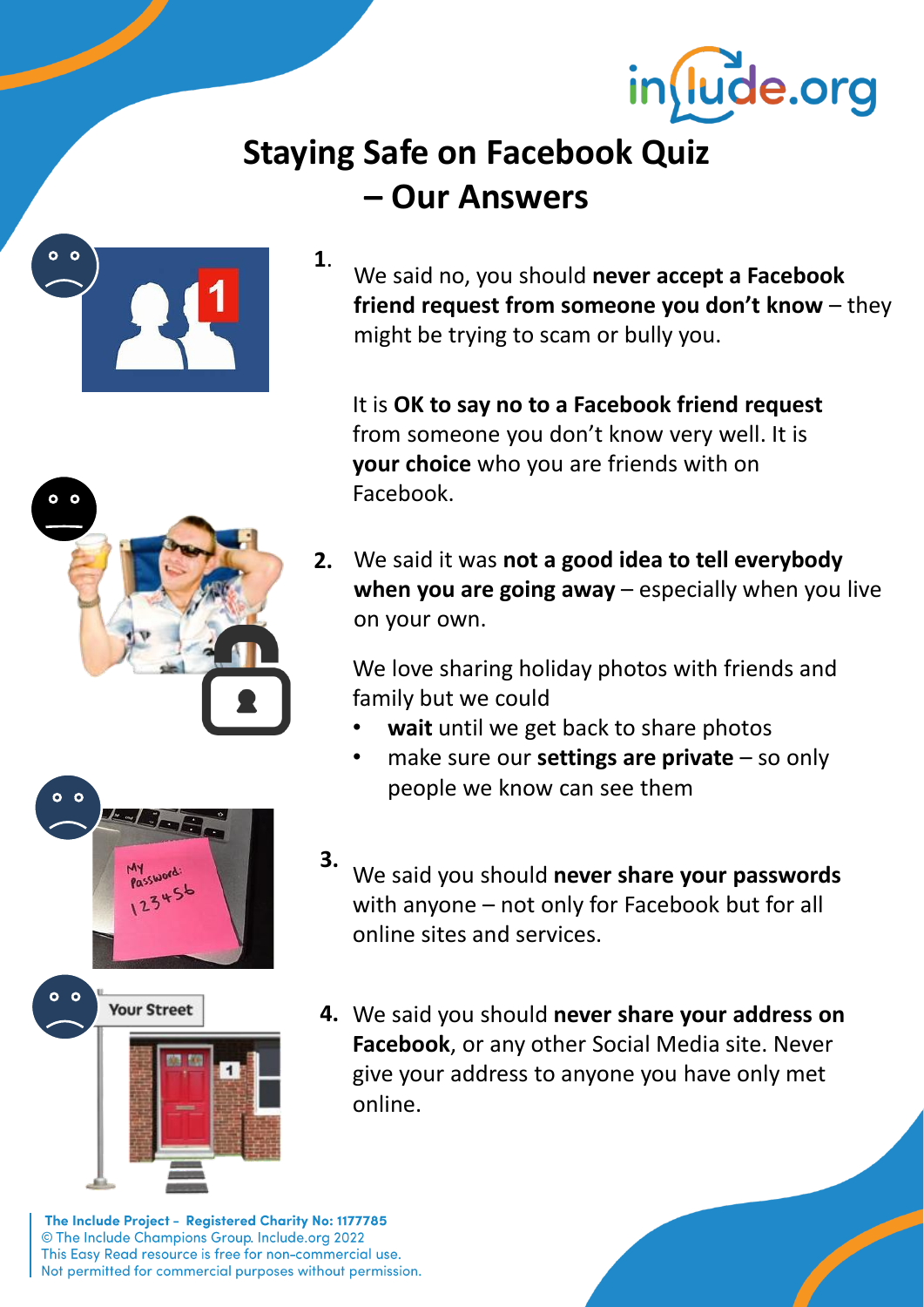







We weren't sure about whether to tell people it is our **5**. birthday on Facebook. A lot of us have our **birthday on Facebook** already – and it gives helpful birthday reminders.

We **agreed we should not share our birthday or anyone else's in a post** – and we should put **our settings to private** so only friends can see what we post.

We said that some posts which ask you to share with lots of people might be OK but some posts might be scams or contain viruses so people can get to your personal information.

As we don't know which of these posts are safe, it is better not to share them.

Never ever share your bank details on social media. **7.**

If you shop online, it is best to only shop at wellknown online sites

It is very exciting when you have a new phone, but it is best not to tell everyone on Facebook, in case anybody on there wants to steal it. **8.**